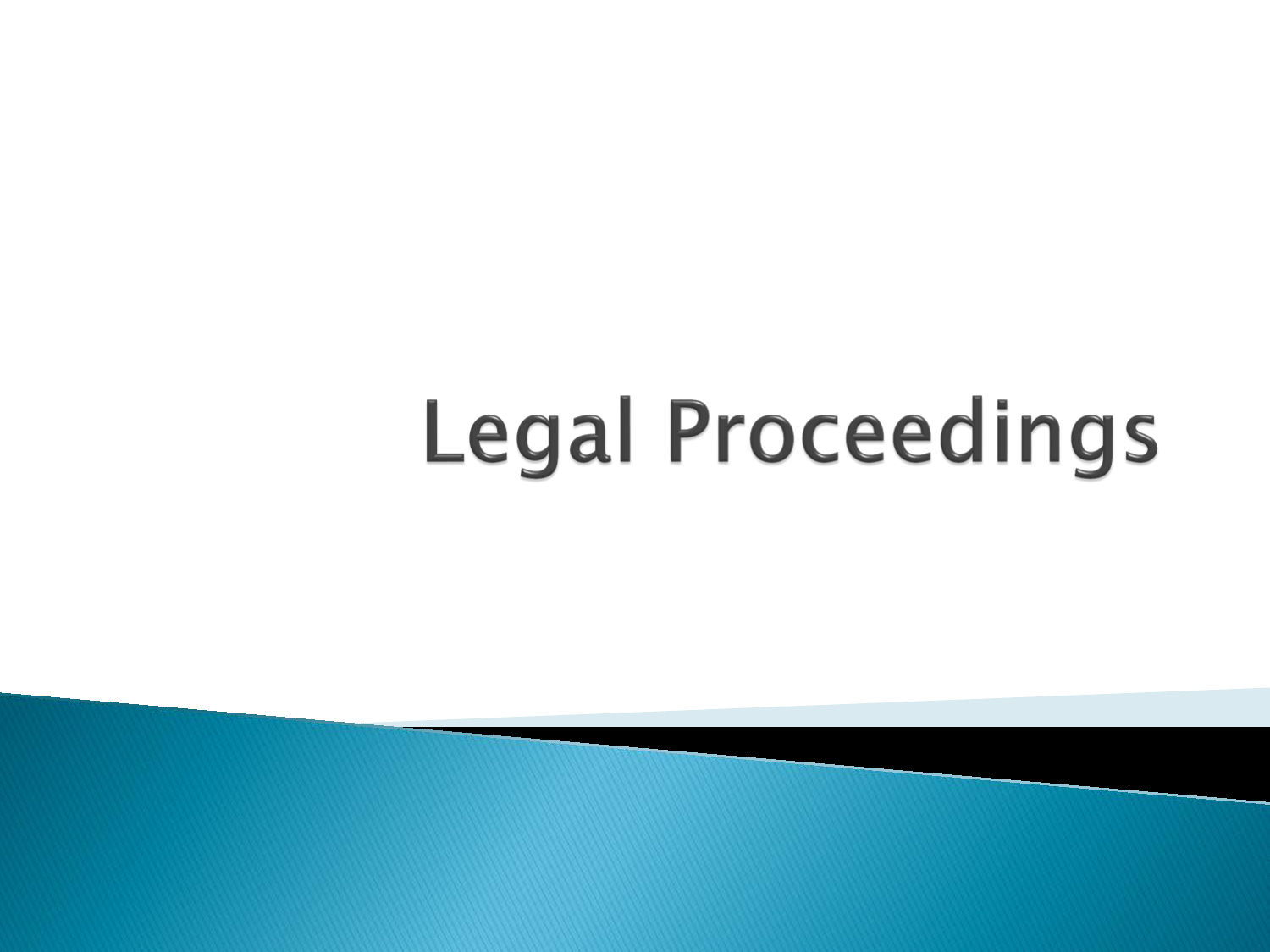## **FINDING**

- $\rightarrow$  The first step in any legal proceeding is to determine the "grounds" of why the child is in need of protection
- Physical abuse, neglect, sexual abuse, emotional harm and risk of harm for all categories, child requires treatment and parent has not secured it
- ▶ Part V, section 74 (2) of the CYFSA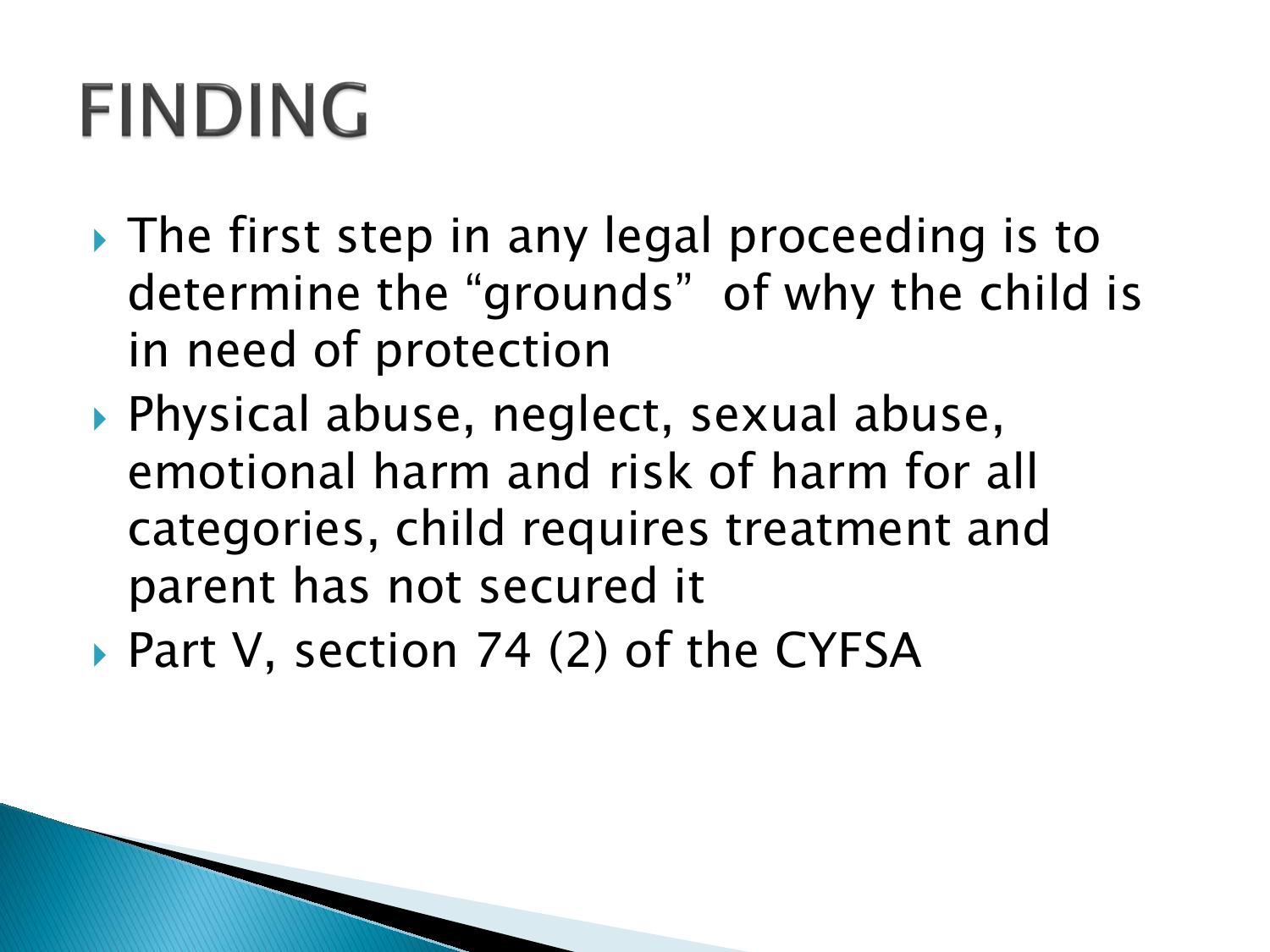## **DISPOSITION**

- ▸ The permanency plan the Society is seeking
- ▶ Supervision order placement with parents
- ▶ Supervision order placement with kin
- ▶ Interim Society care for a period of time
- ▶ Extended Society care with or without access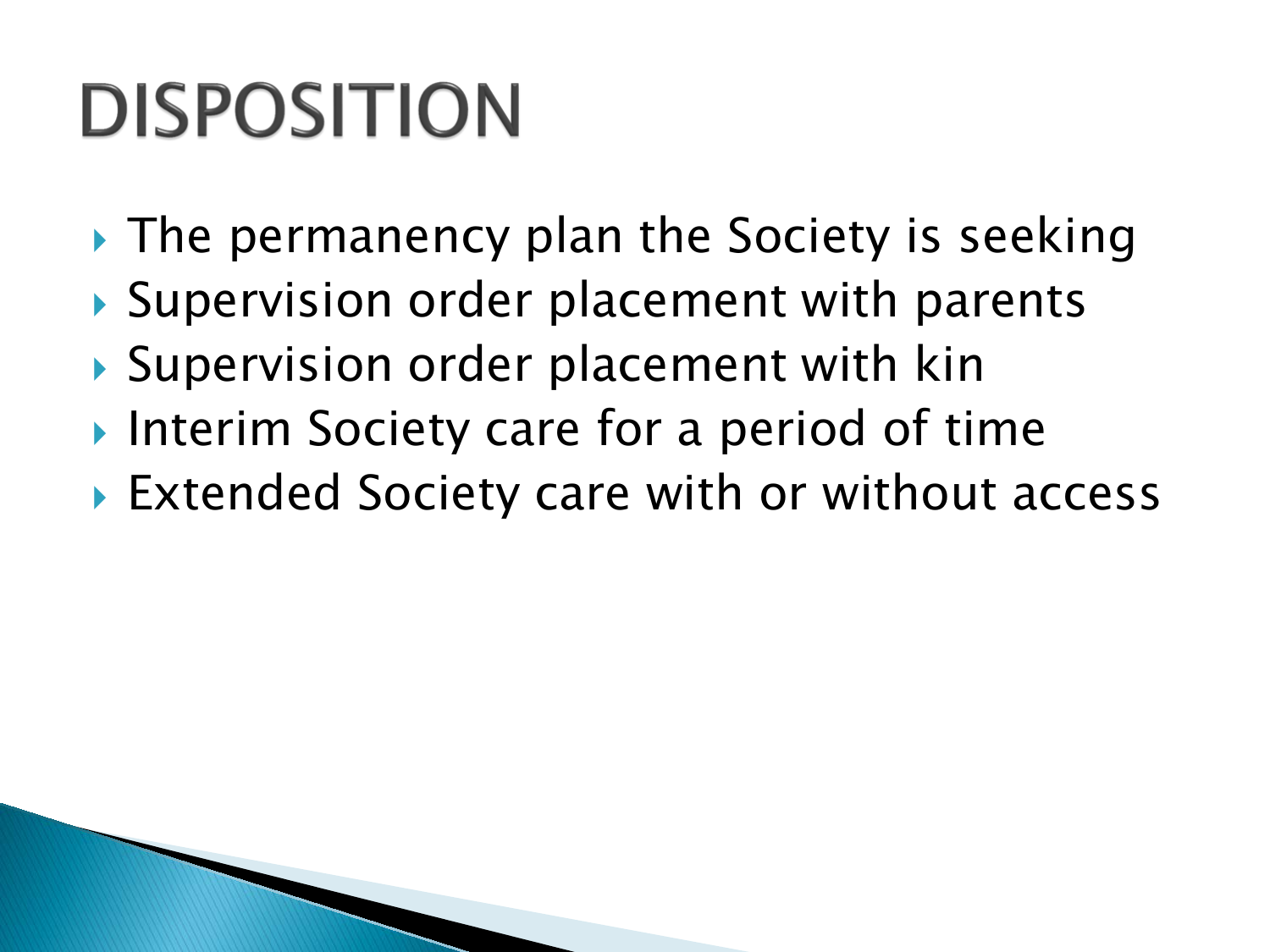# **FAMILY LAW RULES**

- Child protection proceedings follow the family law rules
- Initial court appearance within 30 days of filing court papers or within 5 days of an apprehension
- If child was apprehended or ordered into care, within 30 days of first appearance there is a temporary care hearing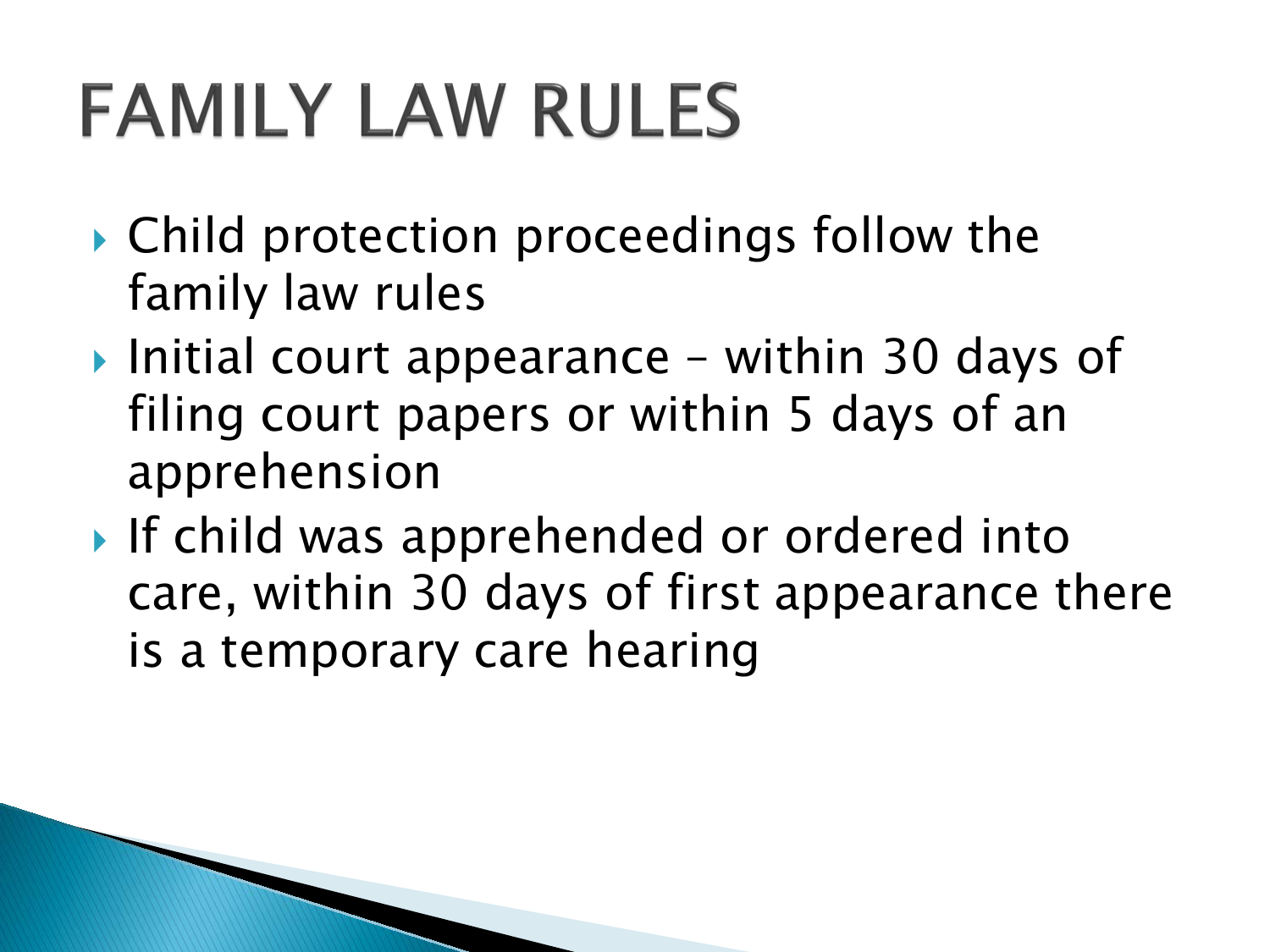# **STATUS REVIEW**

- A final order has been made and it returns after a period of time for the court to review it (i.e. a six month order of supervision)
- ▶ Or a final order for ESC has been made and the child is not placed on adoption probation, the parent may seek a review of the ESC order for either access or return to them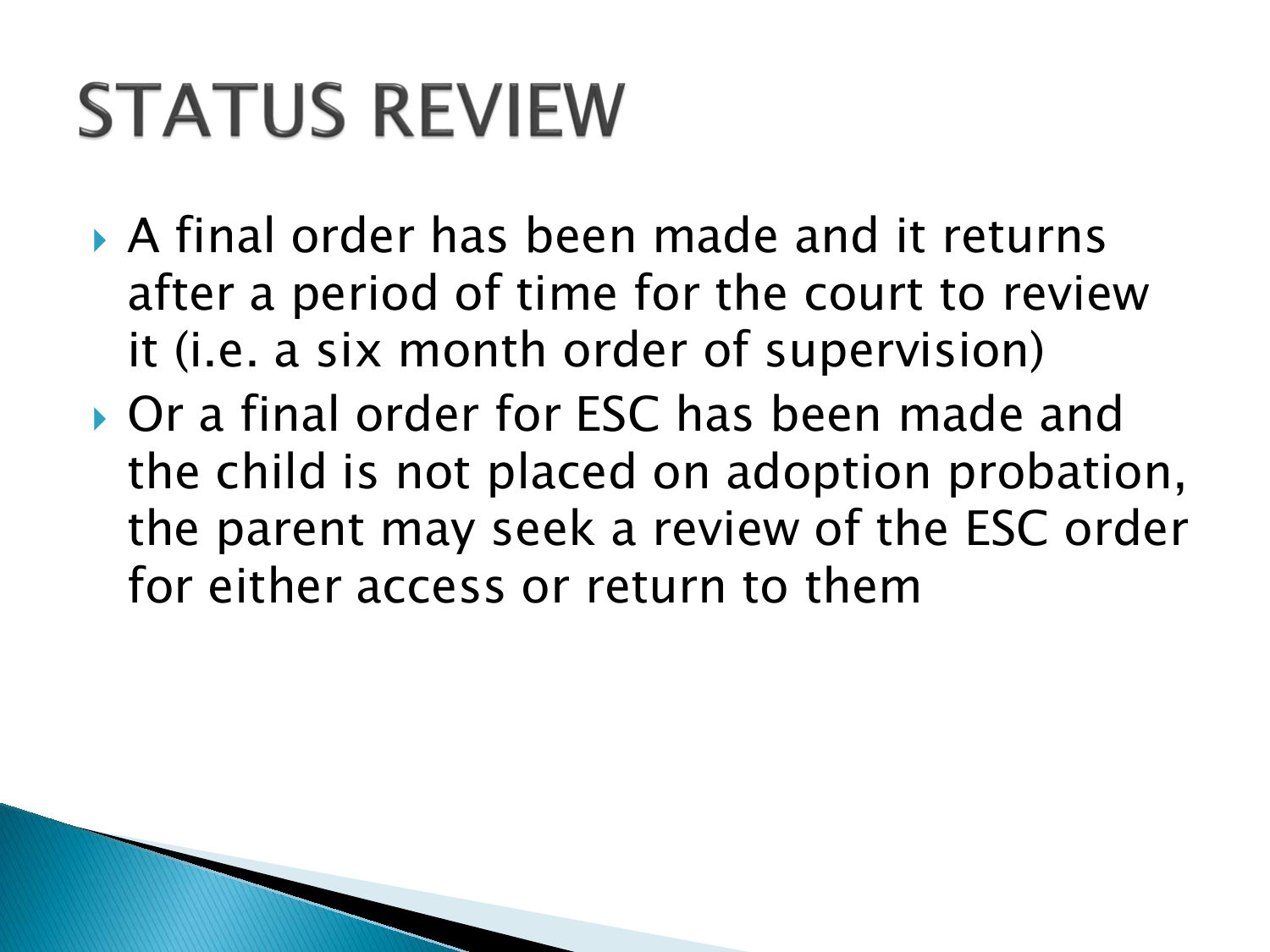# **FAMILY LAW RULES**

- ▶ Case conference to occur within 60 days from the 1<sup>st</sup> court appearance or temporary care hearing
- ▶ Settlement conference judge hears both sides and determines if there are issues the CAS, parents, OCL can agree to settle
- ▶ Trial management conference last step before going to trial – judge hears the issues that will be brought up in the trial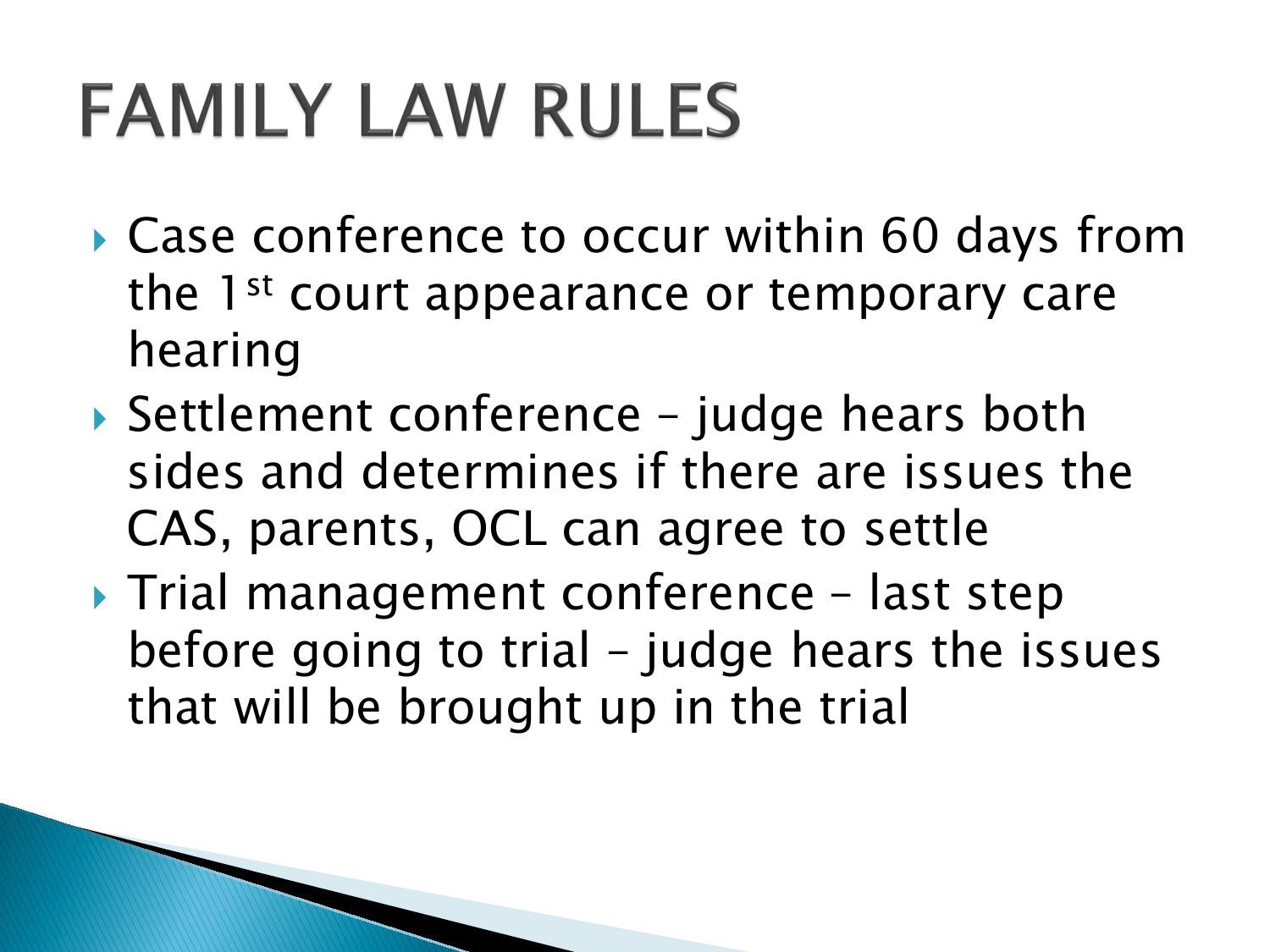## **TIME IN CARE**

- **► Children under the age of six are not to** spend more than 365 cumulative days in care before a permanency decision is made
- **► Children over the age of six are not to spend** more than 730 cumulative days in care before a permanency decision is made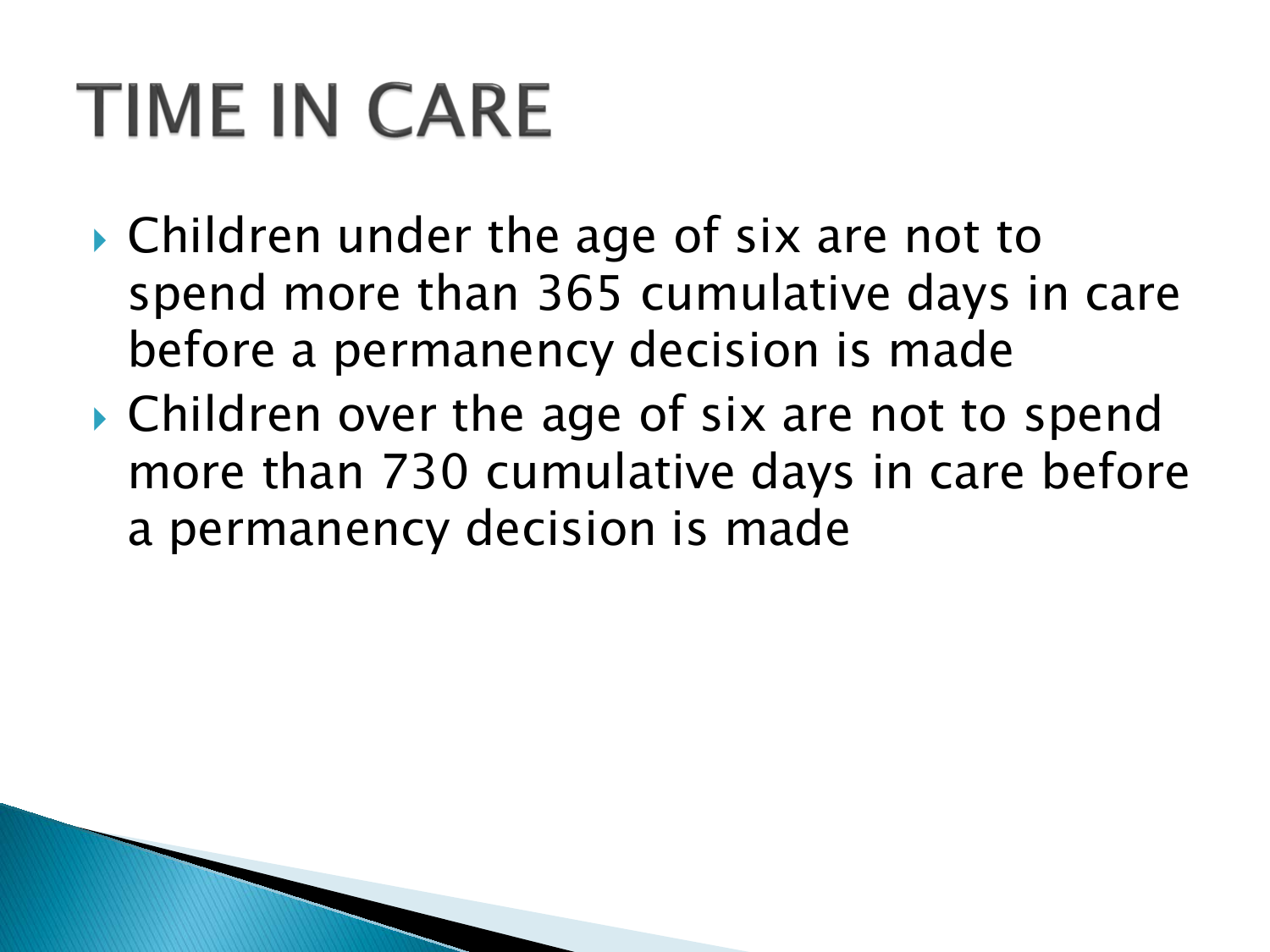#### **WHAT ARE THE BARRIERS TO TIMELY COURT DECISIONS?**

- ▶ Finding and Serving to court papers to all of the parents and parties to the court proceeding (both initial application and any changes that are made)
- ▶ Parent's ability to find and secure legal counsel
- ▶ Parties not filing their answers or responses within 30 days
- ▶ When the Society request a parenting capacity assessment or assessments from outside experts
- Getting records to the judge (i.e. parents do not sign consent and a court order is required to release records)
- Trial time- have 4 weeks a year in the two counties have to share with family court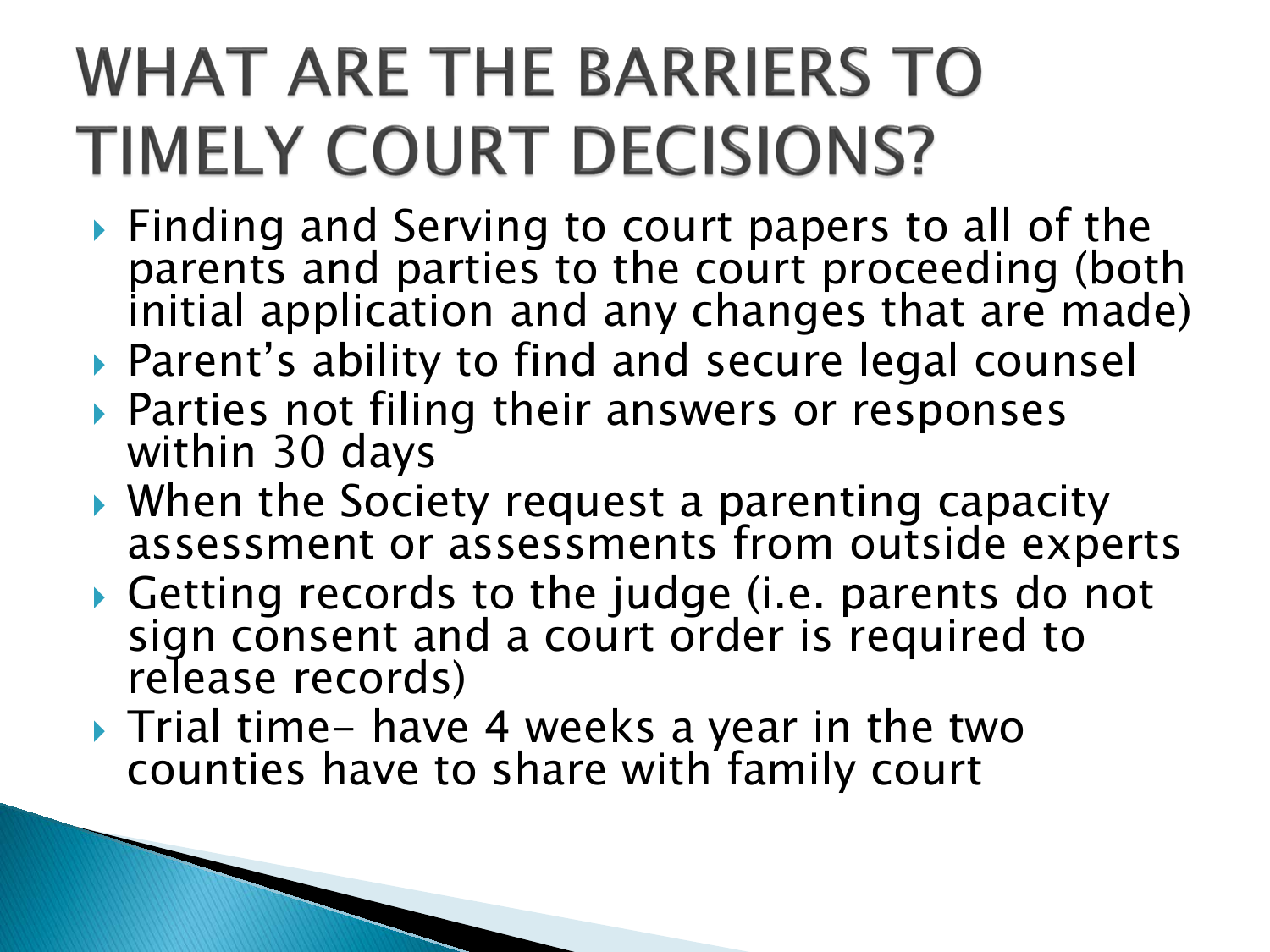# SUMMARY JUGEMENT VS TRIAL

- ▶ Summary judgement Society can bring a motion to hear a permanency decision via summary judgement
- **▶ Judge must determine there is no triable** issue
- ▶ Could have a finding or disposition or both heard by summary judgement
- Summary judgement is done by filing affidavits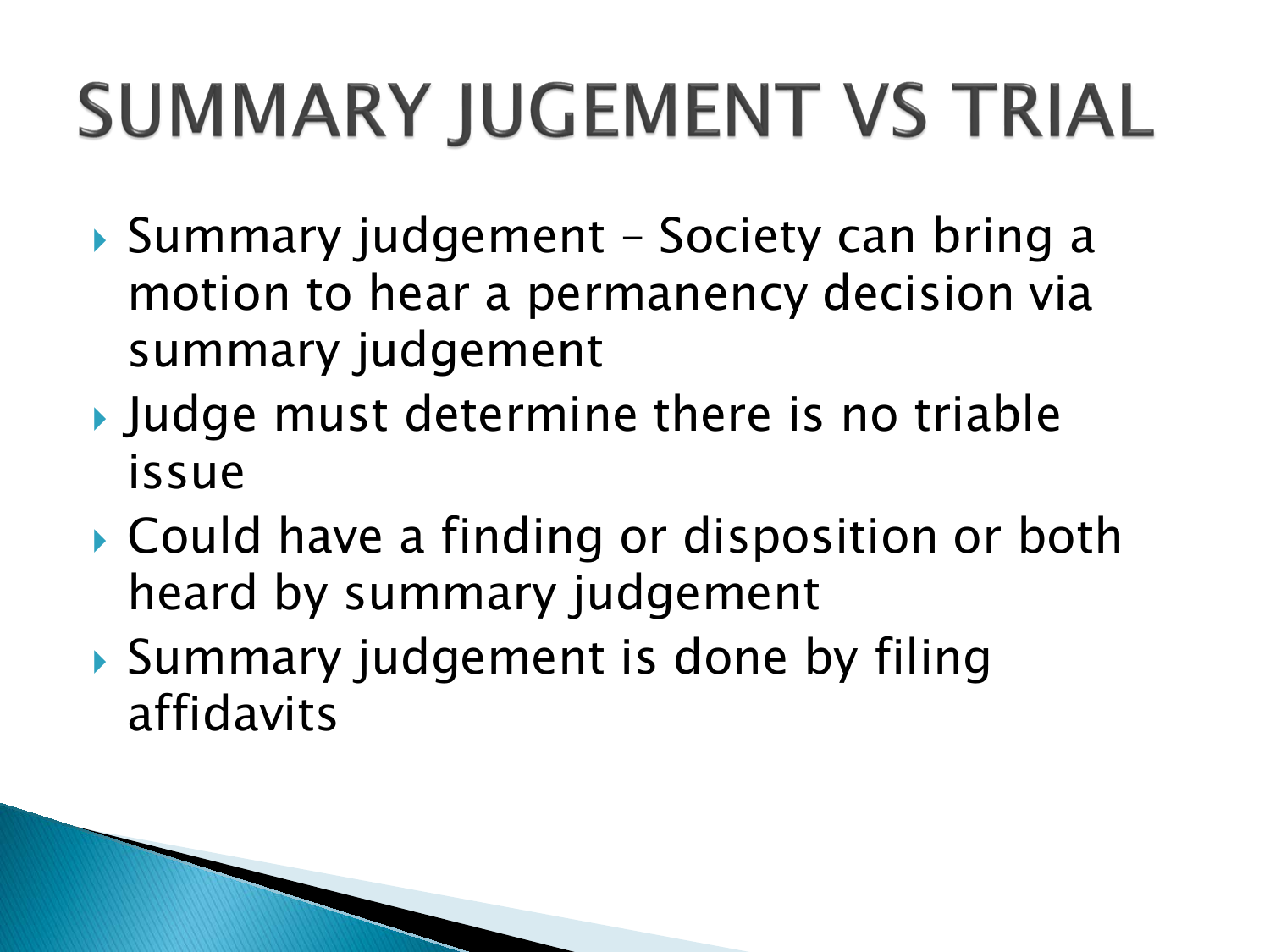# **ACCESS OR NO ACCESS**

- ▶ Change in the CYFSA
- ▶ Decisions about access to a parent are based on best interest test
- ▶ Child's views and wishes must be given due weight
- In case of a FNIM child the judge must consider the importance of their culture, heritage, traditions and preserving the child's identity and connection to community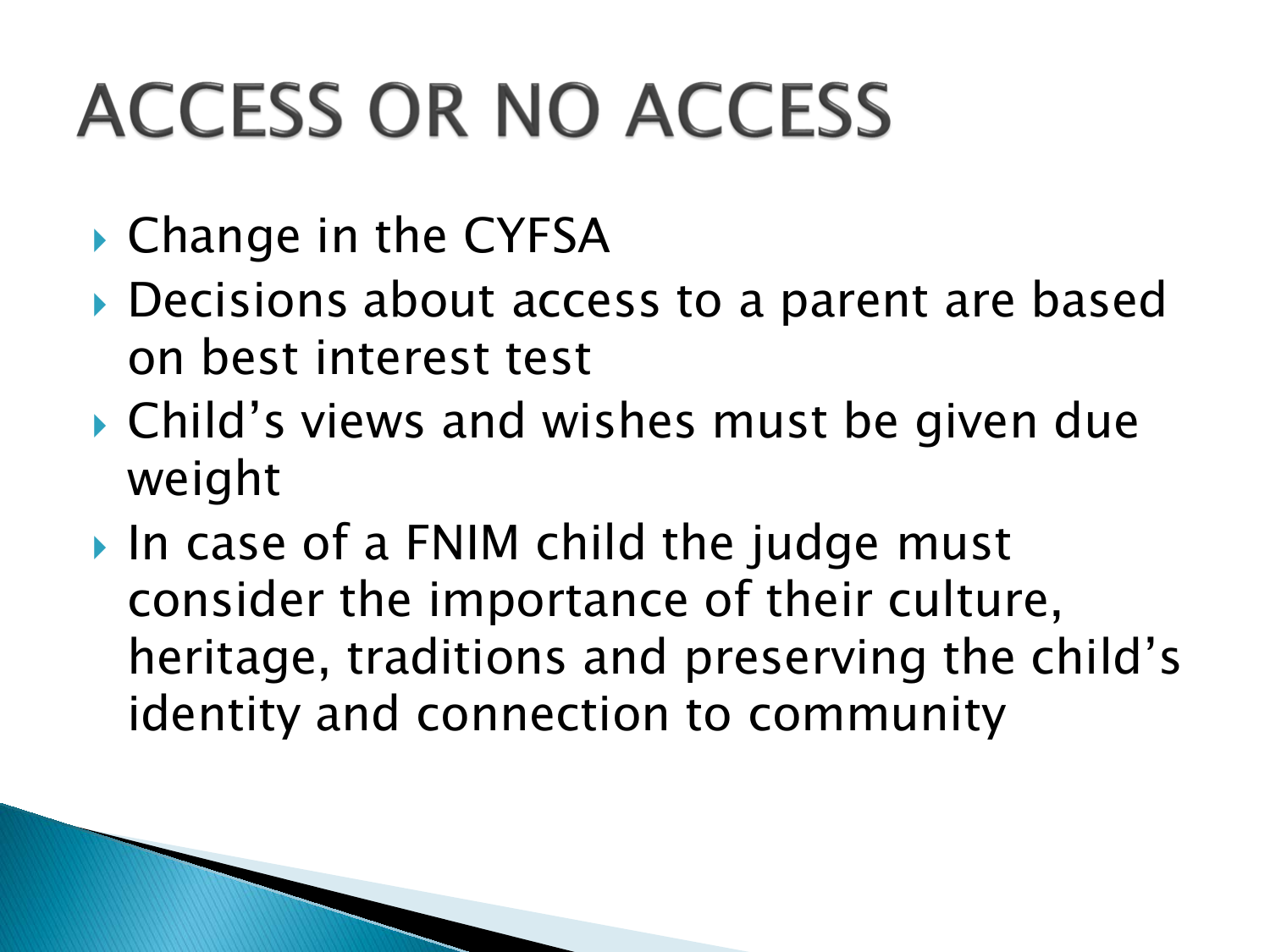# **ESC NO ACCESS**

- **▶ Judge must first determine if it is in the** child's best interest to have access to a parent
- $\rightarrow$  Then determine if the relationship to the parent is beneficial and meaningful
- ▶ Then determine if access will impair opportunity for the child to be adopted
- Increasing seeing with access orders being made and then converting this to an openness order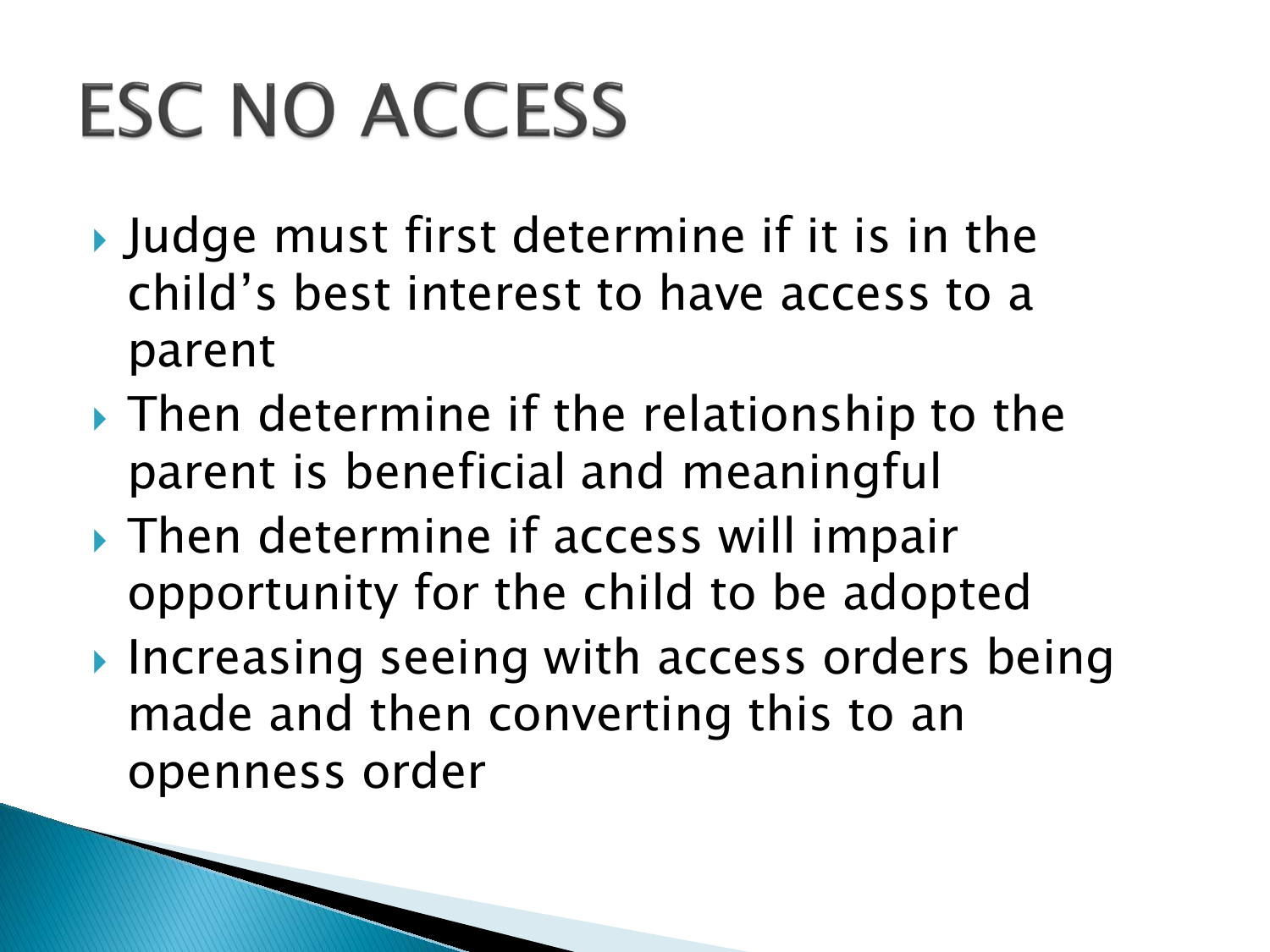### **OPENNESS AGREEMENTS/ORDERS**

- ▶ Openness is any form of contact postadoption with birth family.
- Agreement is a formal contract between adoptive parents and birth family
- ▶ Order is a court order between the child and the access recipient
- ▶ Child may apply to vary the openness order
- ▶ FNIM children may have an openness order to their Band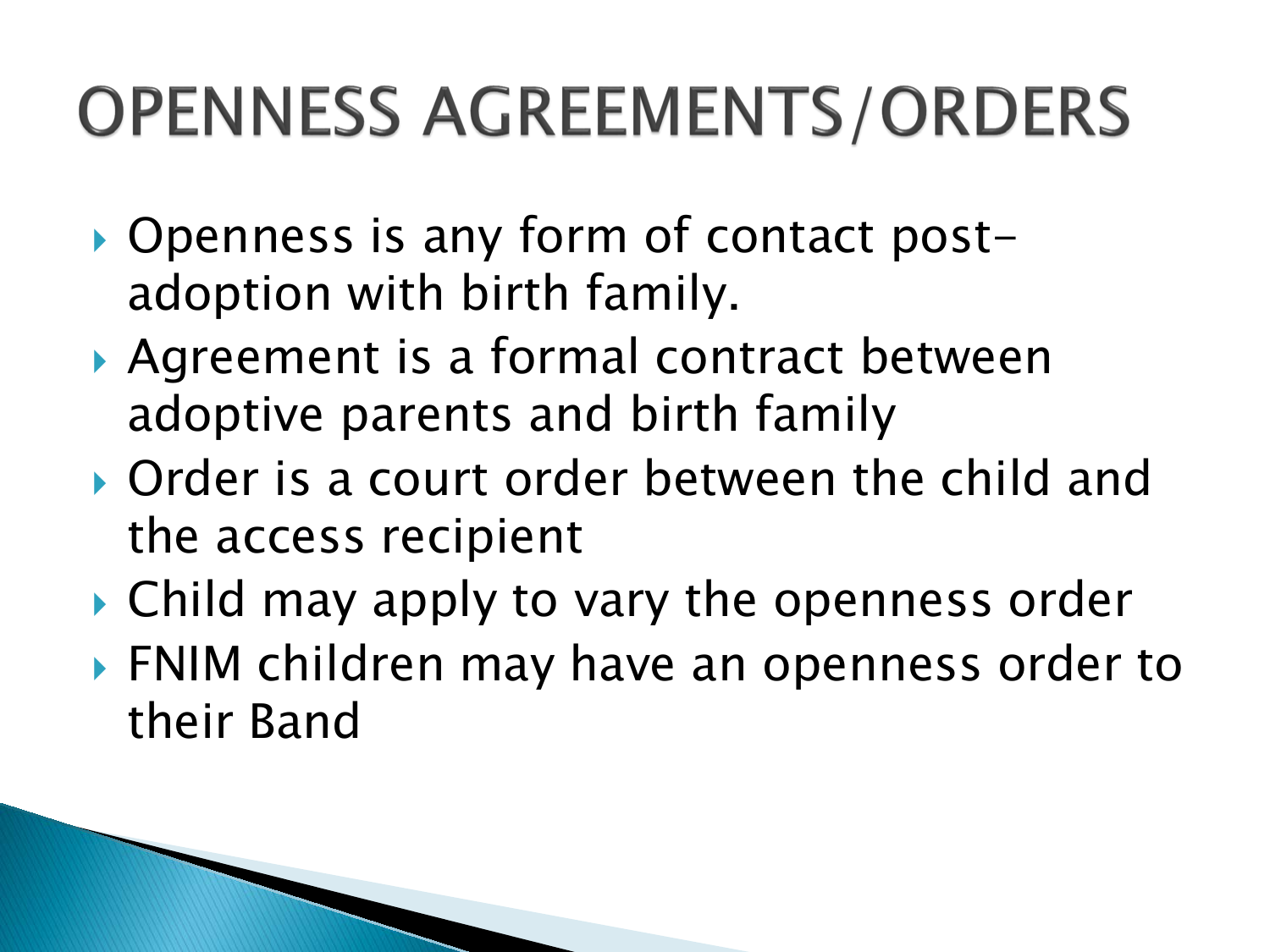## **APPEALS**

- ▶ Trend to file an appeal after ESC order
- ▶ Parent has 30 days to file appeal
- ▶ Most of the time the parent files a notice of appeal meaning they intend to appeal
- ▶ The parent must then perfect their appeal *i.e.* file the evidence of why the judge made a mistake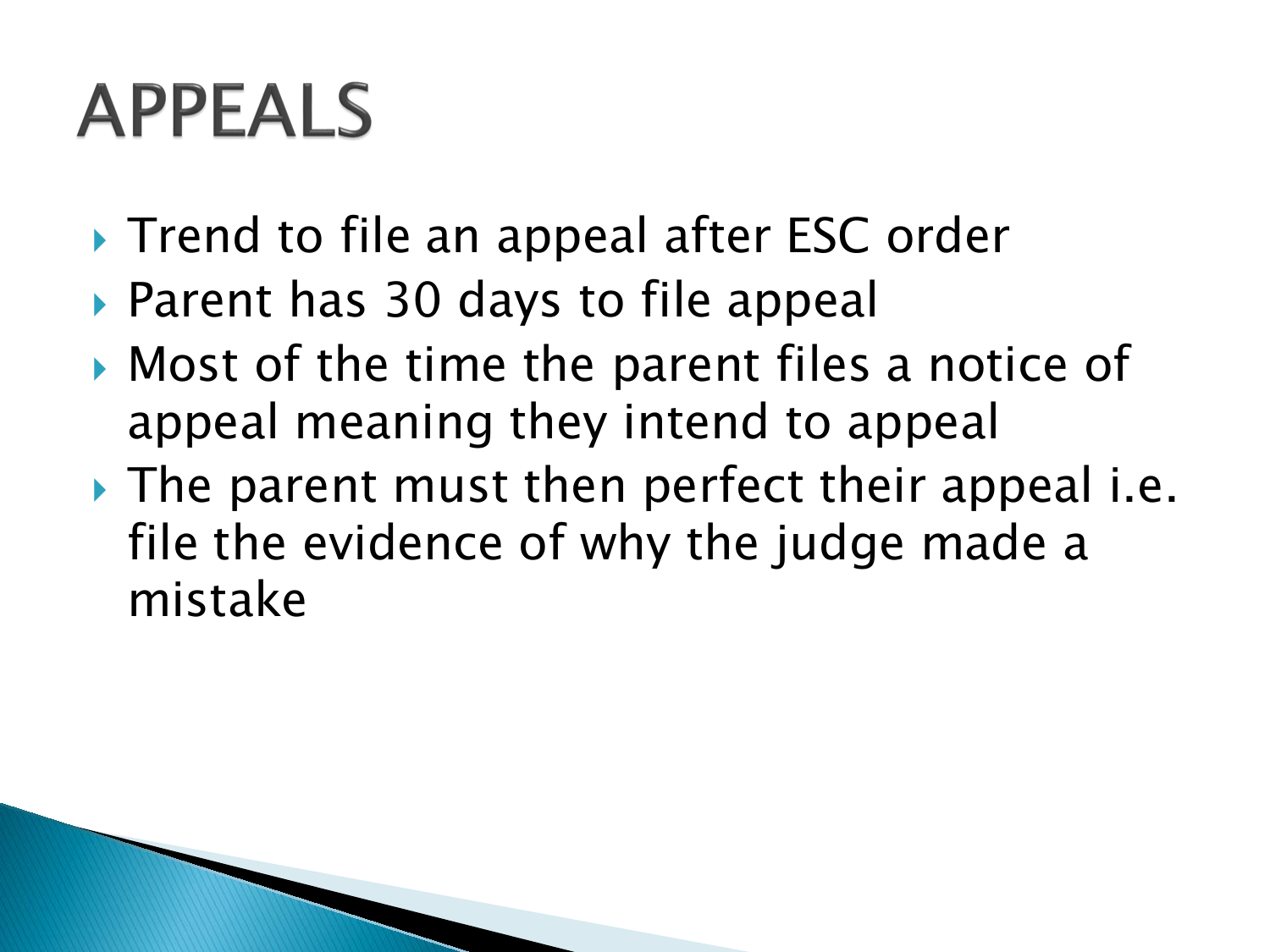## **APPEALS**

- Most parents do not perfect their appeal
- ▶ WHY? To retain a lawyer through legal aid legal aid must believe there is a reasonable prospect they will be granted another hearing
- Legal aid seeks two opinion letters from lawyers who review the decision
- If the lawyers don't think there is reasonable grounds then legal aid doesn't grant